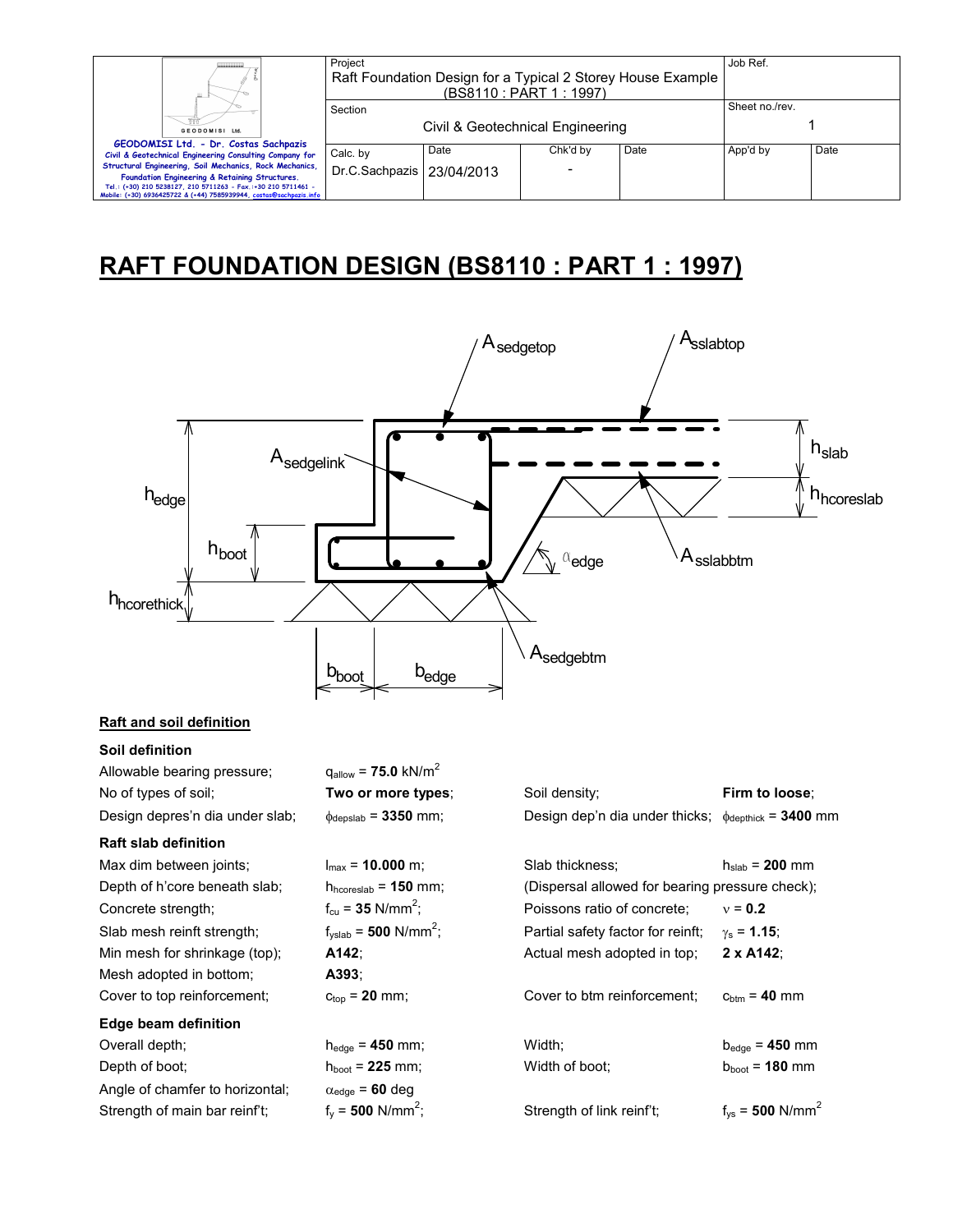|                                                                                                                                                                                                                                                                                                                                                      | Project                                              | Raft Foundation Design for a Typical 2 Storey House Example<br>(BS8110 : PART 1 : 1997) | Job Ref.                    |      |                                              |      |
|------------------------------------------------------------------------------------------------------------------------------------------------------------------------------------------------------------------------------------------------------------------------------------------------------------------------------------------------------|------------------------------------------------------|-----------------------------------------------------------------------------------------|-----------------------------|------|----------------------------------------------|------|
| GEODOMISI Ltd.                                                                                                                                                                                                                                                                                                                                       | Section<br>Civil & Geotechnical Engineering          |                                                                                         |                             |      | Sheet no./rev.                               |      |
| GEODOMISI Ltd. - Dr. Costas Sachpazis<br>Civil & Geotechnical Engineering Consulting Company for<br>Structural Engineering, Soil Mechanics, Rock Mechanics,<br>Foundation Engineering & Retaining Structures.<br>Tel.: (+30) 210 5238127, 210 5711263 - Fax.:+30 210 5711461 -<br>Mobile: (+30) 6936425722 & (+44) 7585939944, costas@sachpazis.info | Calc. by<br>Dr.C.Sachpazis                           | Date<br>23/04/2013                                                                      | Chk'd by                    | Date | App'd by                                     | Date |
| Reinf't provided in top;                                                                                                                                                                                                                                                                                                                             | 3 T25 $A_{\text{sedgetop}}$ = 1473 mm <sup>2</sup> ; |                                                                                         | Reinf't provided in bottom; |      | 2 T25 $A_{\text{sedgebra}}=982 \text{ mm}^2$ |      |
| Link reinf't provided;                                                                                                                                                                                                                                                                                                                               | 2 T10 legs at 275 ctrs $(A_{sv}/s_v = 0.571$ mm);    |                                                                                         |                             |      |                                              |      |
| Bottom cover to links:                                                                                                                                                                                                                                                                                                                               | $c_{\text{beam}}$ = 40 mm                            |                                                                                         |                             |      |                                              |      |

Boot main reinforcement; **T8 at 300 ctrs (A**<sub>sboot</sub> = 168 mm<sup>2</sup>/m);

## **Internal beam definition**



| Overall depth:                   | $h_{int}$ = 450 mm;                                   | Width;                      | $b_{int} = 450$ mm                                    |
|----------------------------------|-------------------------------------------------------|-----------------------------|-------------------------------------------------------|
| Angle of chamfer to horizontal:  | $\alpha_{\text{int}}$ = 60 deg                        |                             |                                                       |
| Strength of main bar reinf't:    | $f_v = 500$ N/mm <sup>2</sup> ;                       | Strength of link reinf't;   | $f_{vs}$ = 500 N/mm <sup>2</sup>                      |
| Reinf't provided in top;         | 2 T20 ( $A_{\text{sinttop}}$ = 628 mm <sup>2</sup> ); | Reinf't provided in bottom; | 2 T20 ( $A_{\text{sintbtm}} = 628$ mm <sup>2</sup> ); |
| Link reinf't provided;           | 2 T10 legs at 225 ctrs $(A_{sv}/s_v = 0.698$ mm);     |                             |                                                       |
| Bottom cover to links:           | $c_{beam} = 40$ mm                                    |                             |                                                       |
| Slab design checks               |                                                       |                             |                                                       |
| <b>Basic loading</b>             |                                                       |                             |                                                       |
| Slab self weight;                | $w_{slab} = 4.8$ kN/m <sup>2</sup> ;                  | Hardcore;                   | $W_{\text{hcoreslab}} = 3.2 \text{ kN/m}^2$           |
| <b>Applied loading</b>           |                                                       |                             |                                                       |
| Dead udl;                        | $W_{DudI} = 0.5$ kN/m <sup>2</sup> ;                  | Live udl:                   | $W_{Lud} = 2.0$ kN/m <sup>2</sup>                     |
| Slab bearing pressure check      |                                                       |                             |                                                       |
| Total uniform load at formation; | $W_{\text{ud}} = 10.5 \text{ kN/m}^2$                 |                             |                                                       |

*Pass - wudl <= qallow - Applied bearing pressure is less than allowable;*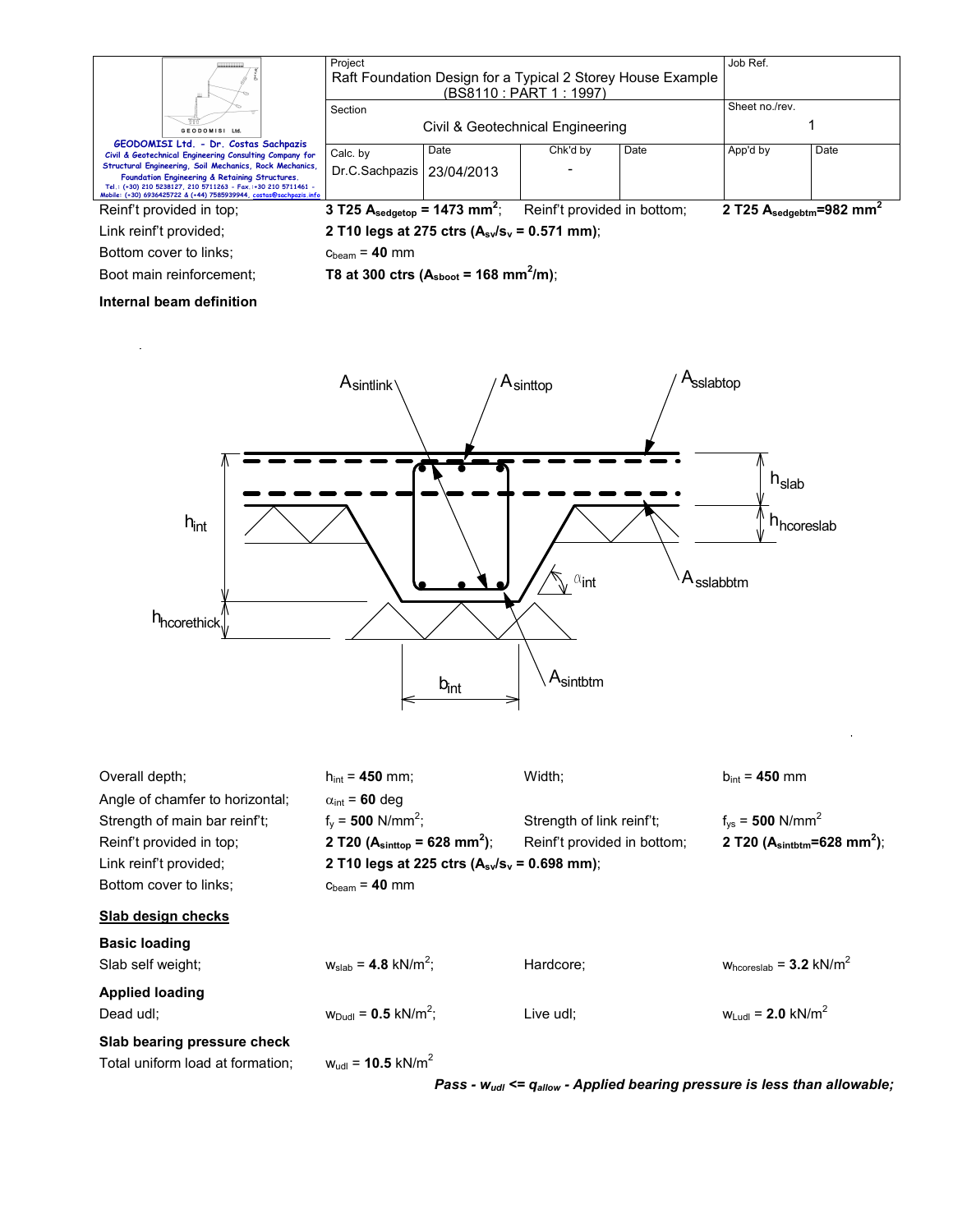|                                                                 |                                                                                                                                                                                      | Project                                                     | Raft Foundation Design for a Typical 2 Storey House Example              | Job Ref.                                         |                                                                                                                                            |                                           |      |
|-----------------------------------------------------------------|--------------------------------------------------------------------------------------------------------------------------------------------------------------------------------------|-------------------------------------------------------------|--------------------------------------------------------------------------|--------------------------------------------------|--------------------------------------------------------------------------------------------------------------------------------------------|-------------------------------------------|------|
|                                                                 |                                                                                                                                                                                      | (BS8110 : PART 1 : 1997)<br>Section                         |                                                                          |                                                  |                                                                                                                                            | Sheet no./rev.                            |      |
|                                                                 | <b>GEODOMISI</b><br>Ltd                                                                                                                                                              |                                                             |                                                                          | Civil & Geotechnical Engineering                 |                                                                                                                                            |                                           | 1    |
|                                                                 | GEODOMISI Ltd. - Dr. Costas Sachpazis                                                                                                                                                | Calc. by                                                    | Date                                                                     | Chk'd by                                         | Date                                                                                                                                       | App'd by                                  | Date |
|                                                                 | Civil & Geotechnical Engineering Consulting Company for<br>Structural Engineering, Soil Mechanics, Rock Mechanics,                                                                   | Dr.C.Sachpazis                                              | 23/04/2013                                                               |                                                  |                                                                                                                                            |                                           |      |
|                                                                 | Foundation Engineering & Retaining Structures.<br>Tel.: (+30) 210 5238127, 210 5711263 - Fax.:+30 210 5711461 -<br>Mobile: (+30) 6936425722 & (+44) 7585939944, costas@sachpazis.inf |                                                             |                                                                          |                                                  |                                                                                                                                            |                                           |      |
|                                                                 | Slab bending check                                                                                                                                                                   |                                                             |                                                                          |                                                  |                                                                                                                                            |                                           |      |
|                                                                 | Area of steel regd in top;                                                                                                                                                           | $A_{\text{sslabtopreq}} = 260 \text{ mm}^2/\text{m}$        |                                                                          |                                                  |                                                                                                                                            |                                           |      |
|                                                                 |                                                                                                                                                                                      |                                                             |                                                                          |                                                  | Pass - $A_{\text{sslabtopeg}} \leq A_{\text{sslabtop}}$ - Area of reinforcement provided in top to span local depressions is adequate;     |                                           |      |
|                                                                 | Area of steel regd in btm;                                                                                                                                                           | $A_{\text{sslabbtmreq}} = 260 \text{ mm}^2/\text{m}$        |                                                                          |                                                  |                                                                                                                                            |                                           |      |
|                                                                 |                                                                                                                                                                                      |                                                             |                                                                          |                                                  | Pass - A <sub>sslabbtmreq</sub> <= A <sub>sslabbtm</sub> - Area of reinforcement provided in bottom to span local depressions is adequate; |                                           |      |
|                                                                 | Applied shear stress;                                                                                                                                                                | $v = 0.055$ N/mm <sup>2</sup> ;                             |                                                                          | Shear capacity;                                  |                                                                                                                                            | $v_c = 0.481$ N/mm <sup>2</sup>           |      |
|                                                                 |                                                                                                                                                                                      |                                                             |                                                                          |                                                  | Pass - $v \le v_c$ - Shear capacity of slab is adequate;                                                                                   |                                           |      |
|                                                                 | Internal slab deflection check                                                                                                                                                       |                                                             |                                                                          |                                                  |                                                                                                                                            |                                           |      |
|                                                                 | Allowable span to depth ratio;                                                                                                                                                       | Ratio <sub>allow</sub> = 52.000;                            |                                                                          | Actual span to depth ratio;                      |                                                                                                                                            | Ratio $_{\text{actual}}$ = 23.493         |      |
|                                                                 |                                                                                                                                                                                      |                                                             |                                                                          |                                                  | Pass - Ratio <sub>actual</sub> <= Ratio <sub>allow</sub> - Slab span to depth ratio is adequate;                                           |                                           |      |
|                                                                 | Edge beam design checks                                                                                                                                                              |                                                             |                                                                          |                                                  |                                                                                                                                            |                                           |      |
| <b>Basic loading</b>                                            |                                                                                                                                                                                      |                                                             |                                                                          |                                                  |                                                                                                                                            |                                           |      |
| Hardcore;                                                       |                                                                                                                                                                                      | $W_{\text{hcorethick}} = 2.1 \text{ kN/m}^2$ ;              |                                                                          | Edge beam self weight;                           |                                                                                                                                            | $w_{edge}$ = 7.0 kN/m                     |      |
|                                                                 | Edge load number 1;                                                                                                                                                                  |                                                             |                                                                          | Load type;                                       |                                                                                                                                            | Longitudinal line load                    |      |
| Dead load;                                                      |                                                                                                                                                                                      | $W_{\text{Dedge}1} = 13.2 \text{ kN/m}$ ;                   |                                                                          | Live load;                                       |                                                                                                                                            | $W_{\text{Ledge1}} = 0.0$ kN/m            |      |
|                                                                 | Longitudinal line load width;                                                                                                                                                        | $b_{edge1} = 102$ mm;                                       |                                                                          | Centroid of load;                                |                                                                                                                                            | $x_{edge1} = 51$ mm                       |      |
|                                                                 | Edge load number 2;                                                                                                                                                                  |                                                             |                                                                          | Load type;                                       |                                                                                                                                            | Longitudinal line load                    |      |
| Dead load;                                                      |                                                                                                                                                                                      | $W_{\text{Dedge2}} = 16.1 \text{ kN/m}$ ;                   |                                                                          | Live load;                                       |                                                                                                                                            | $W_{\text{Ledge2}} = 5.6$ kN/m            |      |
|                                                                 | Longitudinal line load width;                                                                                                                                                        | $b_{\text{edge2}} = 100 \text{ mm}$ ;                       |                                                                          | Centroid of load;                                |                                                                                                                                            | $x_{edge2} = 230$ mm                      |      |
|                                                                 | Edge beam bearing pressure check                                                                                                                                                     |                                                             |                                                                          |                                                  |                                                                                                                                            |                                           |      |
|                                                                 | Area of top steel reqd in slab to distribute loads;                                                                                                                                  |                                                             |                                                                          | $A_{\text{sslabreq}} = 89 \text{ mm}^2/\text{m}$ |                                                                                                                                            |                                           |      |
|                                                                 |                                                                                                                                                                                      |                                                             |                                                                          |                                                  | Pass - A <sub>sslabreq</sub> <= A <sub>sslabtop</sub> - Area of reinforcement provided to transfer moment into slab is adequate;           |                                           |      |
|                                                                 |                                                                                                                                                                                      |                                                             |                                                                          |                                                  | The allowable bearing pressure under the edge beam will not be exceeded;                                                                   |                                           |      |
|                                                                 | Edge beam bending and shear check                                                                                                                                                    |                                                             |                                                                          |                                                  |                                                                                                                                            |                                           |      |
|                                                                 | Area of steel reqd in top;                                                                                                                                                           | $A_{\text{sedgetopreq}} = 604 \text{ mm}^2$                 |                                                                          |                                                  |                                                                                                                                            |                                           |      |
|                                                                 |                                                                                                                                                                                      |                                                             |                                                                          |                                                  | Pass - Asedgetopreq <= Asedgetop - Area of reinforcement provided in top of edge beams is adequate;                                        |                                           |      |
|                                                                 | Area of steel regd in bottom;                                                                                                                                                        | $A_{\text{sedgebtmreq}} = 625 \text{ mm}^2$                 |                                                                          |                                                  |                                                                                                                                            |                                           |      |
|                                                                 |                                                                                                                                                                                      |                                                             |                                                                          |                                                  | Pass - A <sub>sedgebtmreq</sub> <= A <sub>sedgebtm</sub> - Area of reinforcement provided in bottom of edge beams is adequate;             |                                           |      |
|                                                                 | Applied shear stress;                                                                                                                                                                | $v_{\text{edge}} = 0.565 \text{ N/mm}^2$ ;                  |                                                                          | Design conc shear strength;                      |                                                                                                                                            | $v_{\text{cedge}} = 0.607 \text{ N/mm}^2$ |      |
|                                                                 | Link area/spacing ratio reqd;                                                                                                                                                        | $A_{sv}\_\text{upon}\_S_{vregedge} = 0.534 \text{ mm}$      |                                                                          |                                                  |                                                                                                                                            |                                           |      |
|                                                                 | Link area/spacing ratio prov;                                                                                                                                                        | $A_{sv}\_\text{upon}\_\text{Svprovedge} = 0.571\ \text{mm}$ |                                                                          |                                                  |                                                                                                                                            |                                           |      |
|                                                                 |                                                                                                                                                                                      |                                                             |                                                                          |                                                  | Pass - A <sub>sv</sub> upon $s_{vreqedge} \leq A_{sv}$ upon $s_{vprovedge}$ - Shear reinforcement provided in edge beams is adequate;      |                                           |      |
| Boot design check                                               |                                                                                                                                                                                      |                                                             |                                                                          |                                                  |                                                                                                                                            |                                           |      |
|                                                                 | Area of reinforcement req;                                                                                                                                                           | $A_{\text{sbootreq}} = 62 \text{ mm}^2/\text{m}$ ;          |                                                                          | Area of reinf't provided;                        |                                                                                                                                            | $Ashoot = 168 mm2/m$                      |      |
|                                                                 |                                                                                                                                                                                      |                                                             |                                                                          |                                                  | Pass - A <sub>sbootreq</sub> <= A <sub>sboot</sub> - Area of reinforcement provided in boot is adequate for bending;                       |                                           |      |
| $v_{boot} = 0.174$ N/mm <sup>2</sup> ;<br>Applied shear stress; |                                                                                                                                                                                      |                                                             | $v_{\text{cboot}} = 0.390 \text{ N/mm}^2$<br>Design conc shear strength; |                                                  |                                                                                                                                            |                                           |      |
|                                                                 |                                                                                                                                                                                      |                                                             |                                                                          |                                                  | Pass - $v_{boot} \le v_{cboot}$ - Shear capacity of the boot is adequate;                                                                  |                                           |      |
|                                                                 | <b>Corner design checks</b>                                                                                                                                                          |                                                             |                                                                          |                                                  |                                                                                                                                            |                                           |      |
| <b>Applied loading</b>                                          |                                                                                                                                                                                      |                                                             |                                                                          |                                                  |                                                                                                                                            |                                           |      |
|                                                                 | Corner load number 1;                                                                                                                                                                |                                                             |                                                                          | Load type;                                       |                                                                                                                                            | Line load in x direction                  |      |
| Dead load;                                                      |                                                                                                                                                                                      | $W_{Dcorner1} = 13.2$ kN/m;                                 |                                                                          | Live load;                                       |                                                                                                                                            | $WLcorner1 = 0.0$ kN/m                    |      |
|                                                                 |                                                                                                                                                                                      |                                                             |                                                                          |                                                  |                                                                                                                                            |                                           |      |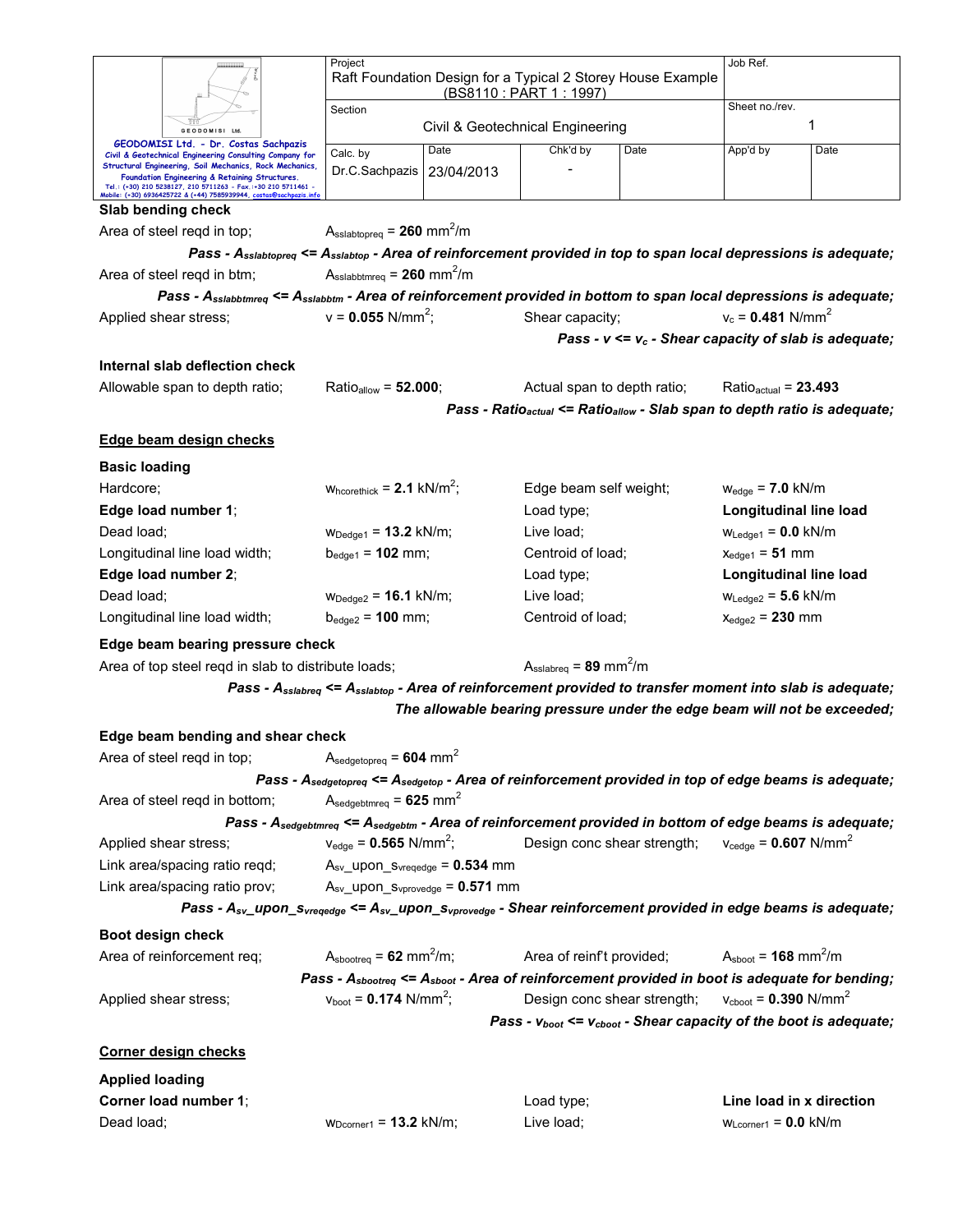|                      |                                                                                                                                                                                                                            | Project                                                     |                                  |                                                                                                                                |            | Job Ref.                                                                                                          |                           |  |
|----------------------|----------------------------------------------------------------------------------------------------------------------------------------------------------------------------------------------------------------------------|-------------------------------------------------------------|----------------------------------|--------------------------------------------------------------------------------------------------------------------------------|------------|-------------------------------------------------------------------------------------------------------------------|---------------------------|--|
|                      |                                                                                                                                                                                                                            | Raft Foundation Design for a Typical 2 Storey House Example | (BS8110: PART 1: 1997)           |                                                                                                                                |            |                                                                                                                   |                           |  |
|                      |                                                                                                                                                                                                                            | Section                                                     |                                  | Sheet no./rev.                                                                                                                 |            |                                                                                                                   |                           |  |
|                      | GEODOMISI Ltd.                                                                                                                                                                                                             |                                                             | Civil & Geotechnical Engineering |                                                                                                                                | 1          |                                                                                                                   |                           |  |
|                      | GEODOMISI Ltd. - Dr. Costas Sachpazis<br>Civil & Geotechnical Engineering Consulting Company for                                                                                                                           | Calc. by                                                    | Date                             | Chk'd by                                                                                                                       | Date       | App'd by                                                                                                          | Date                      |  |
|                      | Structural Engineering, Soil Mechanics, Rock Mechanics,<br>Foundation Engineering & Retaining Structures.                                                                                                                  | Dr.C.Sachpazis                                              | 23/04/2013                       |                                                                                                                                |            |                                                                                                                   |                           |  |
|                      | Tel.: (+30) 210 5238127, 210 5711263 - Fax.:+30 210 5711461 -<br>Mobile: (+30) 6936425722 & (+44) 7585939944, costas@sachpazis.infc                                                                                        |                                                             |                                  |                                                                                                                                |            |                                                                                                                   |                           |  |
| Centroid of load;    |                                                                                                                                                                                                                            | $V_{corner1} = 51$ mm                                       |                                  |                                                                                                                                |            |                                                                                                                   |                           |  |
|                      | Corner load number 2;                                                                                                                                                                                                      |                                                             |                                  | Load type;                                                                                                                     |            | Line load in x direction                                                                                          |                           |  |
| Dead load;           |                                                                                                                                                                                                                            | $W_{Dcorner2} = 16.1$ kN/m;                                 |                                  |                                                                                                                                | Live load; |                                                                                                                   | $W_{Lcorner2} = 5.6$ kN/m |  |
| Centroid of load;    |                                                                                                                                                                                                                            | $V_{\text{corner2}} = 230$ mm                               |                                  |                                                                                                                                |            |                                                                                                                   |                           |  |
|                      | Corner load number 3;                                                                                                                                                                                                      |                                                             |                                  |                                                                                                                                | Load type; |                                                                                                                   | Line load in y direction  |  |
| Dead load;           |                                                                                                                                                                                                                            | $W_{Dcorner3} = 14.3$ kN/m;                                 |                                  |                                                                                                                                | Live load; |                                                                                                                   | $WLcorner3 = 0.0$ kN/m    |  |
| Centroid of load:    |                                                                                                                                                                                                                            | $x_{\text{corner}} = 51 \text{ mm}$                         |                                  |                                                                                                                                |            |                                                                                                                   |                           |  |
|                      | Corner load number 4:                                                                                                                                                                                                      |                                                             |                                  | Load type;                                                                                                                     |            | Line load in y direction                                                                                          |                           |  |
| Dead load:           |                                                                                                                                                                                                                            | $W_{Dcorner4} = 11.7$ kN/m;                                 |                                  | Live load:                                                                                                                     |            | $W_{Lcorner4} = 0.0$ kN/m                                                                                         |                           |  |
| Centroid of load:    |                                                                                                                                                                                                                            | $X_{\text{corner4}} = 230$ mm                               |                                  |                                                                                                                                |            |                                                                                                                   |                           |  |
|                      | Corner bearing pressure check                                                                                                                                                                                              |                                                             |                                  |                                                                                                                                |            |                                                                                                                   |                           |  |
|                      | Area of top steel regd in beam to distribute load;                                                                                                                                                                         |                                                             |                                  | $A_{\rm scornerbp}$ = 703 mm <sup>2</sup>                                                                                      |            |                                                                                                                   |                           |  |
|                      |                                                                                                                                                                                                                            |                                                             |                                  | Pass - $A_{\text{scornerb}} \leq A_{\text{sedgetop}}$ - Area of reinforcement provided to resist eccentric moment is adequate; |            |                                                                                                                   |                           |  |
|                      |                                                                                                                                                                                                                            |                                                             |                                  | The allowable bearing pressure at the corner will not be exceeded;                                                             |            |                                                                                                                   |                           |  |
|                      | Corner beam bending and shear check                                                                                                                                                                                        |                                                             |                                  |                                                                                                                                |            |                                                                                                                   |                           |  |
|                      | Area of top steel regd in beam;                                                                                                                                                                                            | $A_{\rm scorner}$ = 1255 mm <sup>2</sup>                    |                                  |                                                                                                                                |            |                                                                                                                   |                           |  |
|                      | Pass - $A_{\text{score}}$ <= $A_{\text{sequence}}$ - Area of reinforcement provided in top of edge beams at corners is adequate;                                                                                           |                                                             |                                  |                                                                                                                                |            |                                                                                                                   |                           |  |
|                      | Applied shear stress;                                                                                                                                                                                                      | $v_{\text{corner}} = 0.690 \text{ N/mm}^2$ ;                |                                  | Design conc shear strength;                                                                                                    |            | $v_{\text{ccorner}} = 0.606 \text{ N/mm}^2$                                                                       |                           |  |
|                      | Link area/spacing ratio reqd;                                                                                                                                                                                              | $A_{sv}\_\text{upon}\_S_{vreqcorner} = 0.534 \text{ mm}$    |                                  |                                                                                                                                |            |                                                                                                                   |                           |  |
|                      | Link area/spacing ratio prov;                                                                                                                                                                                              | $A_{sv}\_\text{upon}\_\text{Svprovedge} = 0.571 \text{ mm}$ |                                  |                                                                                                                                |            |                                                                                                                   |                           |  |
|                      | Pass - $A_{sv}$ upon s <sub>yreqcomer</sub> <= $A_{sv}$ upon s <sub>yprovedge</sub> - Shear reinforcement provided in edge beams at corners is adequate;                                                                   |                                                             |                                  |                                                                                                                                |            |                                                                                                                   |                           |  |
|                      | Corner beam deflection check                                                                                                                                                                                               |                                                             |                                  |                                                                                                                                |            |                                                                                                                   |                           |  |
|                      | Allowable span to depth ratio;                                                                                                                                                                                             | $Ratio_{allowcorner} = 7.719$ ;                             |                                  | Actual span to depth ratio;                                                                                                    |            | $Ratio_{actualcorner} = 6.488$                                                                                    |                           |  |
|                      |                                                                                                                                                                                                                            |                                                             |                                  |                                                                                                                                |            | Pass - Ratio <sub>actualcorner</sub> <= Ratio <sub>allowcorner</sub> - Edge beam span to depth ratio is adequate; |                           |  |
|                      |                                                                                                                                                                                                                            |                                                             |                                  |                                                                                                                                |            |                                                                                                                   |                           |  |
|                      | <u>Internal beam design checks</u>                                                                                                                                                                                         |                                                             |                                  |                                                                                                                                |            |                                                                                                                   |                           |  |
| <b>Basic loading</b> |                                                                                                                                                                                                                            |                                                             |                                  |                                                                                                                                |            |                                                                                                                   |                           |  |
| Hardcore;            |                                                                                                                                                                                                                            | $W_{\text{hcorethick}} = 2.1 \text{ kN/m}^2$ ;              |                                  | Internal beam self weight;                                                                                                     |            | $w_{int} = 7.1$ kN/m                                                                                              |                           |  |
|                      | Internal beam load number 1;                                                                                                                                                                                               |                                                             |                                  | Load type;                                                                                                                     |            | Longitudinal line load                                                                                            |                           |  |
| Dead load;           |                                                                                                                                                                                                                            | $w_{Dint1} = 11.1$ kN/m;                                    |                                  | Live load;                                                                                                                     |            | $w_{\text{Lint1}} = 5.3 \text{ kN/m}$                                                                             |                           |  |
|                      | Longitudinal line load width;                                                                                                                                                                                              | $b_{\text{int1}} = 140$ mm;                                 |                                  | Centroid of load from c-line;                                                                                                  |            | $x_{int1} = 0$ mm                                                                                                 |                           |  |
|                      | Internal beam bearing pressure check                                                                                                                                                                                       |                                                             |                                  |                                                                                                                                |            |                                                                                                                   |                           |  |
|                      | Applied bearing pressure;                                                                                                                                                                                                  | $q_{int} = 42.1 \text{ kN/m}^2$                             |                                  |                                                                                                                                |            |                                                                                                                   |                           |  |
|                      |                                                                                                                                                                                                                            |                                                             |                                  | Pass - $q_{int}$ <= $q_{allow}$ - Applied bearing pressure is less than allowable;                                             |            |                                                                                                                   |                           |  |
|                      | Area of top steel reqd due to dep'n under slab/to resist moment due to load eccentricity;<br>PASS - Asslabtopintreq <= Asslabtop - Area of reinf't in top of slab is adequate to transfer moment due to load eccentricity; |                                                             |                                  |                                                                                                                                |            | $A_{\text{sslabtop}} = 58 \text{ mm}^2/\text{m}$                                                                  |                           |  |
|                      | Area of btm steel regd to resist moment due to load eccentricity;                                                                                                                                                          |                                                             |                                  |                                                                                                                                |            | $A_{\text{sslabbtiminterg}} = 0 \text{ mm}^2/\text{m}$                                                            |                           |  |
|                      | PASS - A <sub>sslabbtmintreq</sub> <= A <sub>sslabbtm</sub> - Area of reinf't in bottom of slab is adequate to transfer moment due to load                                                                                 |                                                             |                                  |                                                                                                                                |            |                                                                                                                   |                           |  |
|                      |                                                                                                                                                                                                                            |                                                             |                                  |                                                                                                                                |            |                                                                                                                   | eccentricity;             |  |
|                      |                                                                                                                                                                                                                            |                                                             |                                  |                                                                                                                                |            |                                                                                                                   |                           |  |
|                      | Internal beam bending and shear check                                                                                                                                                                                      |                                                             |                                  |                                                                                                                                |            |                                                                                                                   |                           |  |
|                      | Area of steel reqd in top;                                                                                                                                                                                                 | $Asinttopreq = 483 mm2$                                     |                                  |                                                                                                                                |            |                                                                                                                   |                           |  |

*Pass - Asinttopreq <= Asinttop - Area of reinforcement provided in top of internal beams is adequate;*